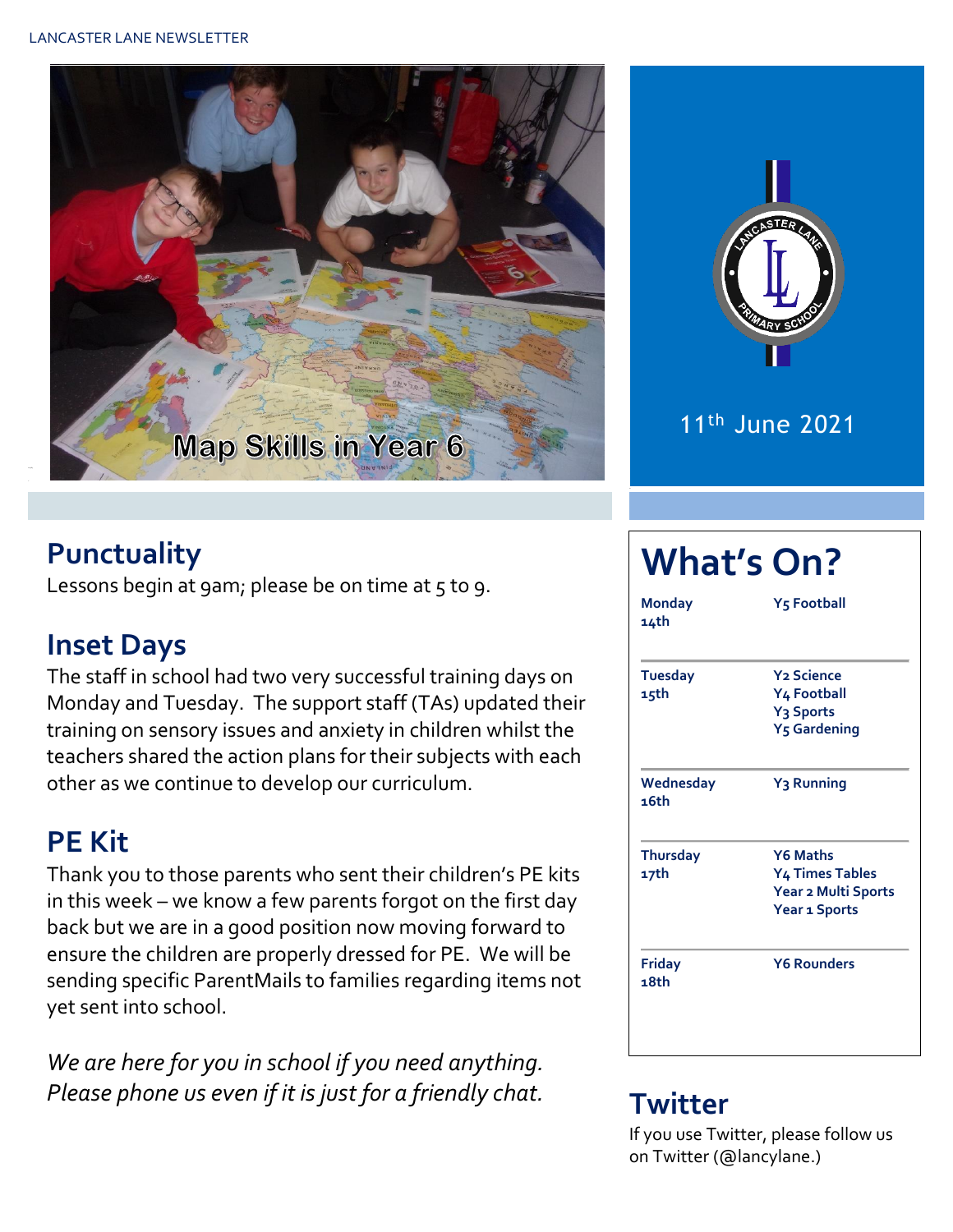# **Breakfast Club Stoppers After School Club**

This week at Breakfast Club the children have enjoyed playing with one of the many board games they have.

### **Stoppers After School Club**

This week at Stoppers the children have been playing a matching game.

The staff in Breakfast Club and stoppers can work around one off sessions and shift patterns. If you require a place at either club. If you require a one off session we require payment on the day please.

#### **Consideration for our Neighbours**

May I respectfully remind parents to be courteous and considerate to our neighbours not only when it comes to parking before and after school but not discarding litter / cigarette butts on neighbours drives. Thank you.

### **Lancy Lane Euros**

You may or may not be aware (or interested!) that the European Football Championships are starting tonight. In school every dinner time over the next four weeks each junior class (Y<sub>3</sub> – Y6) will have an inter-house competition where they will play each other for gold, silver and bronze medals … or the wooden spoon. Y4s will be kicking off the tournament next week.

### **And finally ….**.

The future depends on what you do today.